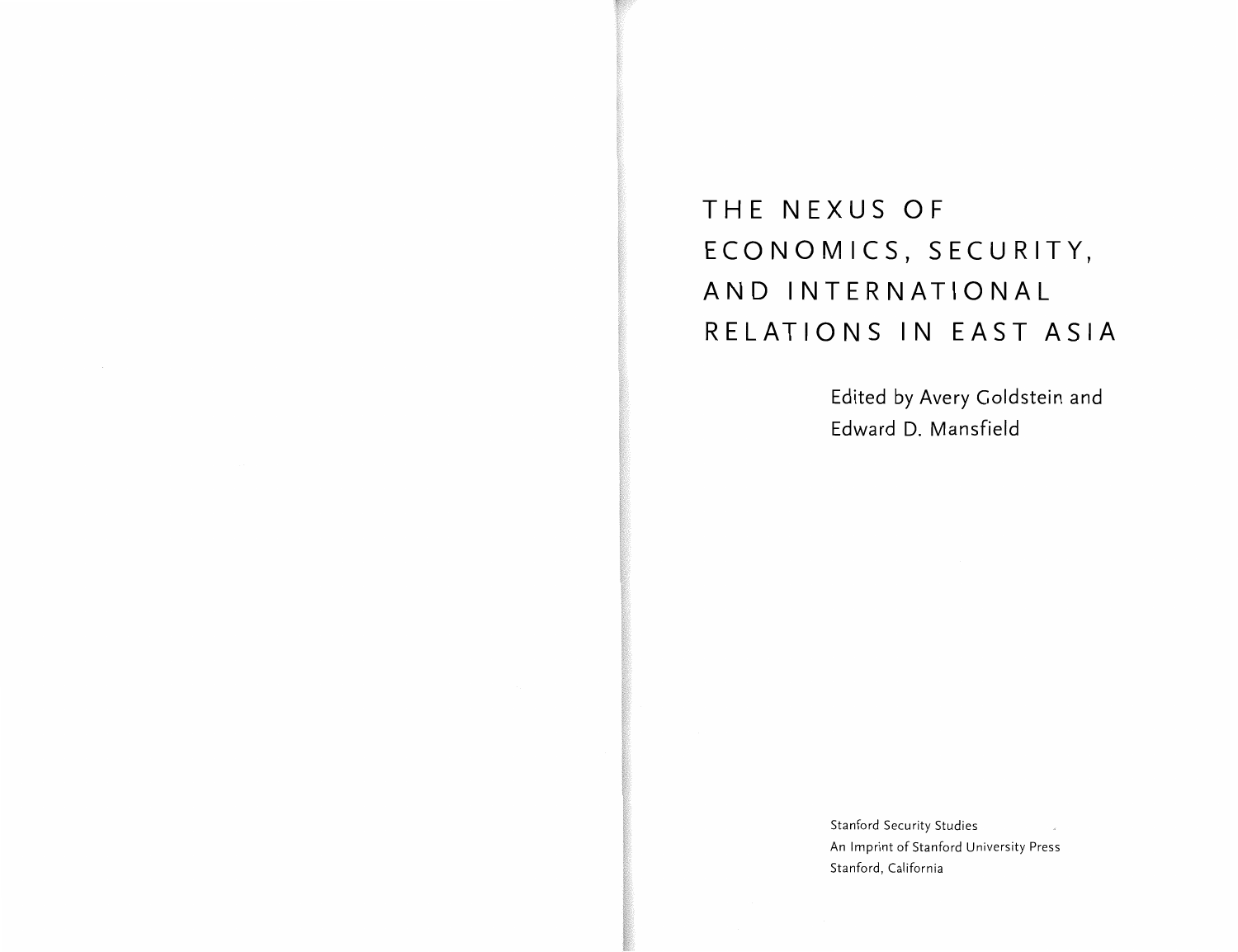# **To the Memory of Christopher H. Browne**

#### Stanford University Press Stanford, California

©2012 by the Board of Trustees of the Leland Stanford Junior University. All rights reserved.

No part of this book may be reproduced or transmitted in any form or by any means, electronic or mechanical, including photocopying and recording, or in any information storage or retrieval system without the prior written permission of Stanford University Press.

Printed in the United States of America on acid-free, archival-quality paper

#### Library of Congress Cataloging-in-Publication Data

The nexus of economics, security, and international relations in East Asia / edited by Avery Goldstein and Edward D. Mansfield.

pages em

Includes bibliographical references and index.

ISBN 978-0-8047-8273-9 (cloth: alk. paper)-ISBN 978-0-8047-8274-6 (pbk.: alk. paper) 1. Security, International-Economic aspects-East Asia. 2. Security,

International-East Asia. 3. East Asia-Foreign economic relations. 4. East Asia-Foreign relations. I. Goldstein, Avery, editor of compilation. II. Mansfield, Edward D., editor of compilation.

JZ6009.E18N49 2012

355'.033095-dc23

#### 2011052149

Special discounts for bulk quantities of Stanford Security Studies are available to corporations, professional associations, and other organizations. For details and discount information, contact the special sales department of Stanford University Press. Tel: (6so) 736-1782, Fax: (6so) 736-1784

Typeset by Newgen in 10/14 Minion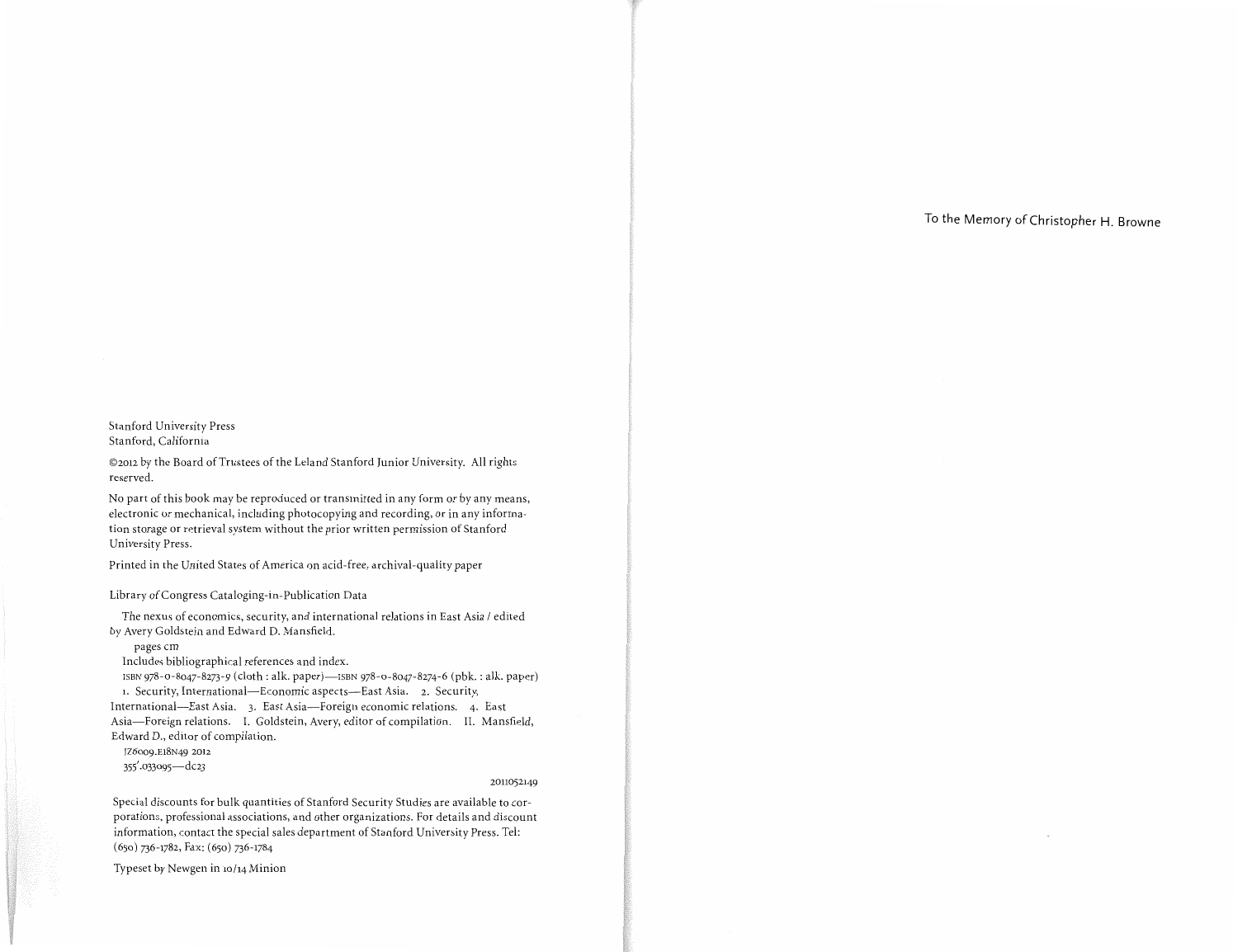Viner, Jacob. 1951. *International Economics.* Glencoe, IL: Free Press.

- Wohlfarth, William C. 1999. "The Stability of a Unipolar World." *International Secu* $ritv$  24  $(1)$ : 5-41.
- Wolff, Alan Wm. 2010. China in the WTO: Testimony of Co-chair, International Trade Practice, Hearing on Evaluating China's Role in the World Trade Organization over the Past Decade before the U.S. China Economic and Security Review Commission. June 9. Washington, DC.
- World Trade Organization. 201oa. "Trade Profiles: China." March. http://stat.wto.org/ CountryProfiles/CN\_e.htm (accessed January 19, 2011).
- -. 2010b. "Trade to Expand by 9.5% in 2010 After a Dismal 2009, WTO Reports." Press Releases: International Trade Statistics. March 26. http://www.wto.org/ english/news\_e/pres10\_e/pr598\_e.htm (accessed January 19, 2011).
- Xinhua. 2010. "China-ASEAN Free Trade Area." January 1. http:/ /news.xinhuanet .com/english/2010-01/01/content\_12740470.htm (accessed January 19, 2011).
- Zha, Daojiong. 2005. "China's Energy Security and Its International Relations." *China and Eurasia Forum Quarterly* 3 (3): 39-54.

# **2 Finance and Security in East Asia**

**Benjamin J. Cohen** 

WHAT DRIVES THE RELATIONSHIP BETWEEN REGIONAL finance and security in East Asia? Overall, I suggest, the relationship may be regarded as mutually endogenous. Financial cooperation in the region, long promoted in principle, is constrained in practice by underlying security tensions. Yet over time, tentative steps toward financial cooperation could also have the effect of moderating regional strains, as governments become more accustomed to working with one another and as interests become more densely intertwined. Some form of financial regionalism, entailing closer monetary and financial relations, can almost certainly be expected. In the absence of a fundamental shift in regional politics, however, tangible achievements will most likely remain modest for a long time to come.

Proposals promoting financial regionalism have floated around East Asia for decades. But few in a position of authority ever took the idea seriously until the great banking and currency crisis of 1997-1998, which profoundly shook most of the region's economies. Seen today as a genuine watershed in Asian economic history, the upheaval triggered active consideration of all kinds of financial initiatives, from more formal coordination of monetary and exchange-rate policies to the possibility of reserve pooling or perhaps even a common currency. Eventually, agreement was reached on several proposals, including an Asian Bond Market Initiative (ABMI) and an Asian Bond Fund (ABF), both launched in 2003-2004 with the intention of promoting the development of local capital markets. Most notable was the so-called Chiang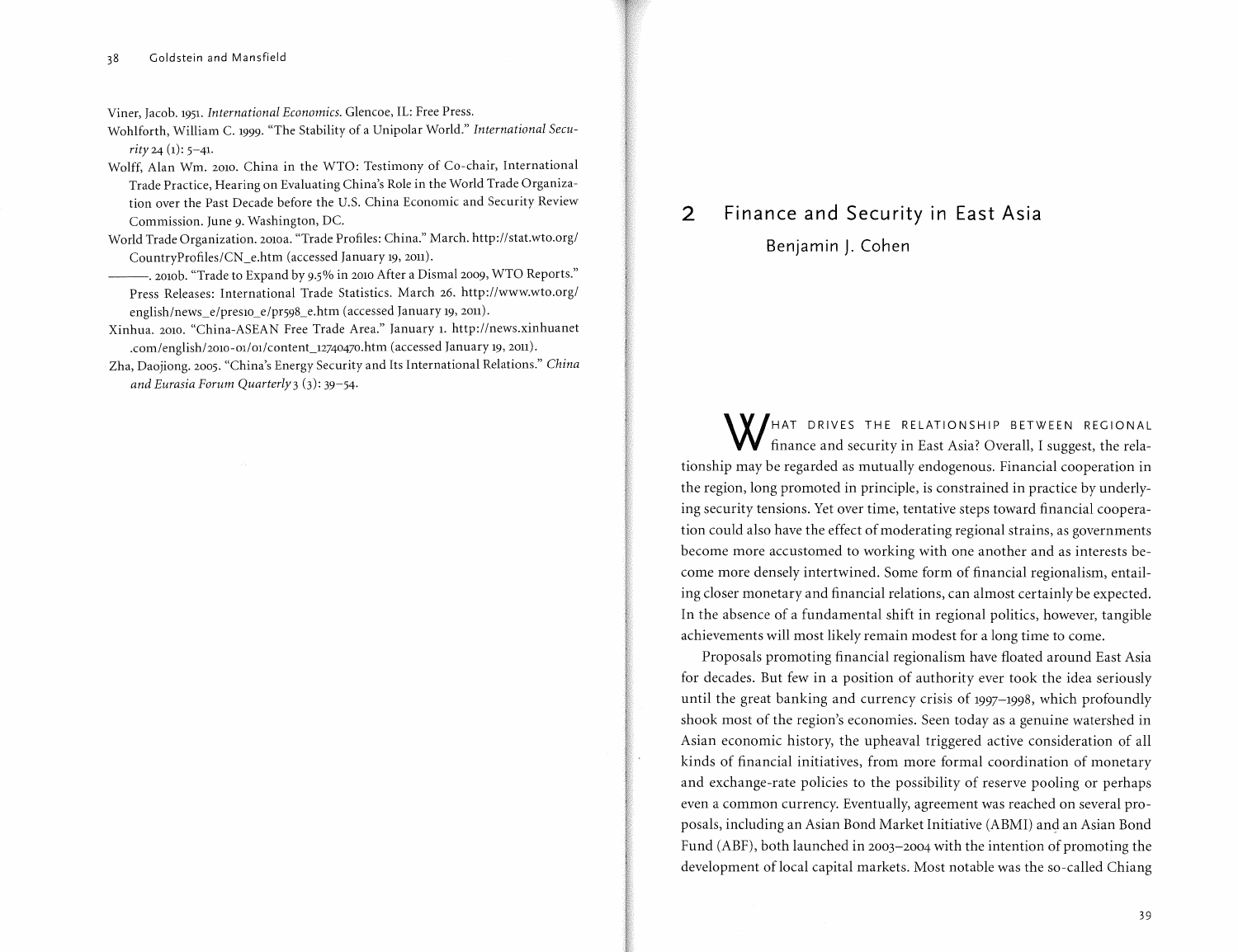Mai Initiative (CMI), dating from 2000, which established a basis for mutual liquidity assistance among central banks-now expanded under the label Chiang Mai Initiative Multilateralization ( CMIM). All have been announced with great fanfare.

Yet despite the hype, it is clear that actual achievements so far have fallen far short of aspirations. Governments continue to operate more or less autonomously, tailoring their monetary and exchange-rate policies to their own particular needs, and the degree of integration of capital markets across the region remains low. Payments financing is still dependent, first and foremost, on hoards of national reserves. As one source delicately puts it: "The direction of regional financial policies remains contested" (Hamilton-Hart 2006: 108).

Why? The main reason, I contend, can be found in underlying security tensions across the region-anxieties over the risk of threat or conflictwhich lead governments to seek to preserve for themselves as much room for maneuver as possible. East Asia is replete with historical animosities and festering border disputes, leaving little sense of community or enduring common interest. There are the sensitive unresolved issues of Taiwan and the divided Korean Peninsula. There is the continuing rivalry between China and Japan, both of which aspire to regional leadership. And hovering over it all is the complicating presence of the United States, with its own multiple interests in the area. With so much at stake, governments are understandably reluctant to commit to far-reaching financial reforms that might limit their autonomy.

But the relationship is not one way. I would contend that a reverse causation may also be at work, a process by which tentative steps toward financial regionalism could in time have the effect of moderating security tensions by socializing policy makers to the benefits of cooperation. A kind of selfreinforcing virtuous circle is possible, triggered by crises like that of 1997-1998 or today's global recession. Crises can raise the appeal of cooperation, at least temporarily, thus leading to the institutionalization of initiatives like Chiang Mai. Such initiatives cannot go beyond limits set by broad security concerns. But once some degree of cooperation is institutionalized, a basis for building mutual trust is established that, over time, can serve to ease historical suspicions, setting the stage for yet more financial initiatives down the road.

# The Record to Date

For analytical purposes, financial regionalism is understood to encompass public policy initiatives intended to deepen monetary and financial cooperation among governments. Financial regionalism is typically distinguished from financial regionalization, by which is meant concentrations of internationally linked private-sector activities. The aim of financial regionalism is to create institutions at the state level and to institutionalize policy practices in support of market integration. Interest in financial regionalism in East Asia has been high since the crisis of 1997-1998.

That crisis was traumatic for the region. Confidence in the Asian development model, hitherto seemingly so successful, was severely shaken. Financial openness, it turned out, had left economies painfully vulnerable to the whims of international investors. Worse, the perception took hold that the region had been ill served by key outsiders, especially the United States and the International Monetary Fund (IMF). Henceforth, many concluded, regional players would have to cooperate more closely to better defend their collective interests in a global financial architecture that seemed biased against them— "to become *rule makers,"* in the pithy phrase of one commentary, "rather than *rule takers"* ( Sohn 2005: 488, italics in original).

The result was a flurry of discussions aiming to promote an effective counterweight strategy (Sohn 2007) for the region, stressing three issues in particular: (1) currency management, (2) development of regional capital markets, and (3) emergency liquidity assistance. In practice, however, accomplishments have been modest. As compared with the *status quo ante,* achievements have not been inconsiderable. But relative to the region's own loftier ambitions, the record to date must be rated as limited at best-no more than baby steps, according to the *Financial Times* (2009).

#### *Currency Management*

The least progress has been made in the area of currency management. The region has not lacked for proposals. To the contrary, ideas have been a dime a dozen, addressing every aspect of the complex relations among national monetary, fiscal, and exchange-rate policies, from closer coordination of interest rates and spending programs or various forms of mutual exchangerate stabilization to the creation of an Asian currency unit or even a formal monetary union, complete with a joint central bank and common currency à la the euro.<sup>1</sup> It may be true, as one source suggests, that "a strong case for regional monetary integration tends to be taken for granted in Asia" (Chung and Eichengreen 2007a: n). But between inspiration and implementation there still lies enormous resistance to change. In practice, as I have noted elsewhere (Cohen 2008), individual monetary regimes have changed little since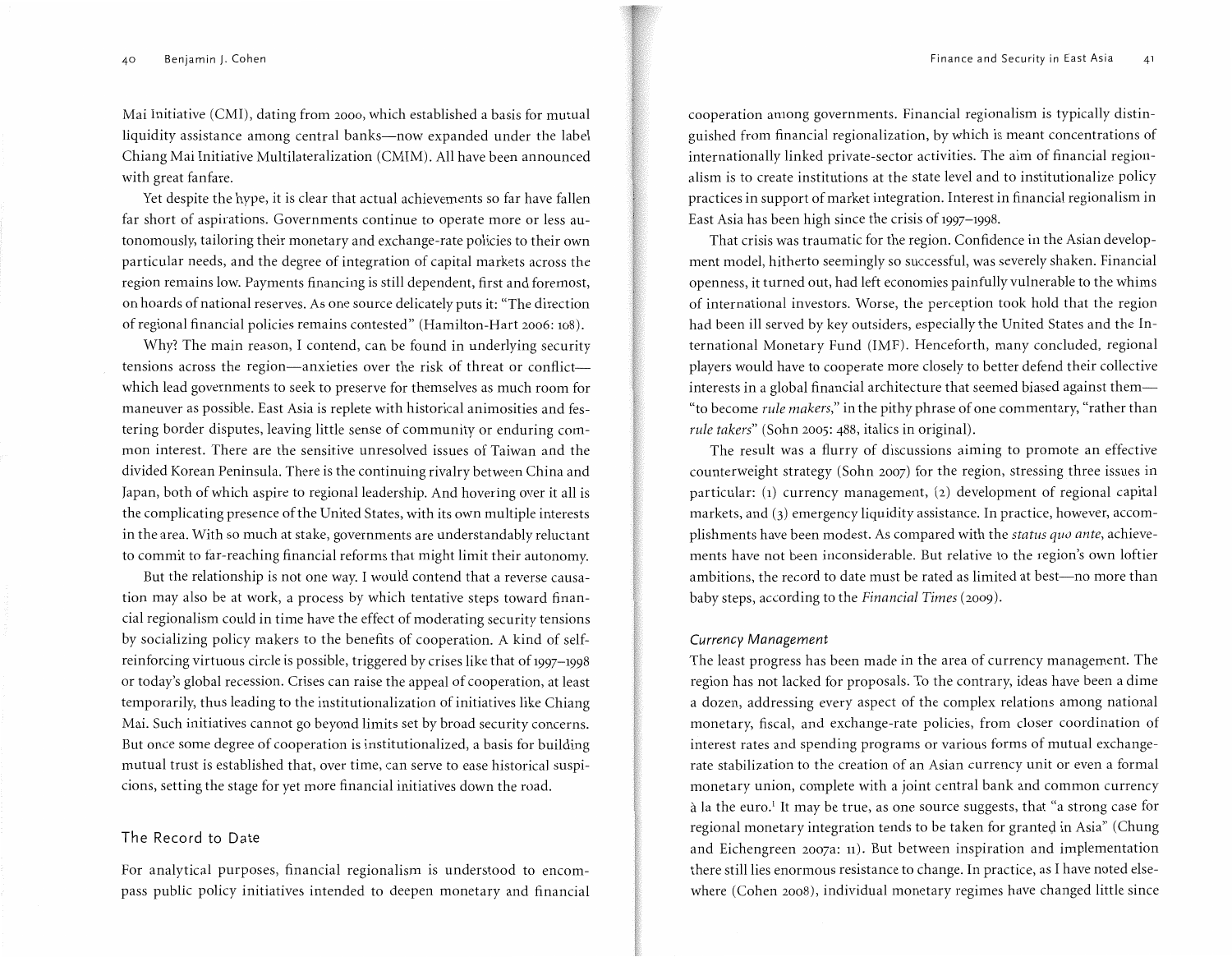the crisis and remain remarkably diverse, ranging from currency boards at one extreme to free floating at the other. Governments show little interest in anything that might force them to reconsider their policy preferences. Concludes one recent survey (Hamada, Reszat, and Volz 2009a: 1): "Deeper integration ... is still a ways away."

#### *Capital Markets*

Progress in the development of regional capital markets has been little better. Two projects have been initiated-the Asian Bond Market Initiative and the Asian Bond Fund-both intended to correct for private-sector vulnerabilities that were thought to have contributed directly to the troubles of 1997-1998. The aim of the ABMI was to promote infrastructural improvements that might foster local financial development, aiming eventually to create one regional capital market for all of East Asia. In parallel, the purpose of the ABF was to increase liquidity in Asian capital markets, mainly through purchases of local government bonds by regional central banks. In practice, however, results have been anything but impressive. Although the volume of new debt issues has grown, markets remain thin and overly dependent on government bonds of relatively short maturity, and the amounts of money committed by regional governments to the ABF have been laughably small. "Market participants," reports one informed observer (Park 2007: 103), "believe that [the ABMI and ABF] may have had little effect." More than a decade later, capital market integration remains a distant dream.

#### *Liquidity Assistance*

Most progress has been made in the provision of emergency liquidity assistance via the Chiang Mai Initiative, now to be expanded under the label Chiang Mai Initiative Multilateralization. The impetus has come from the socalled ASEAN +3 group, which comprises the ten members of the Association of Southeast Asian nations (ASEAN) plus the three northeast Asian countries of China, Japan, and Korea. More or less by default, ASEAN+3 has become the principal forum for financial regionalism in East Asia.

Launched in May 2000 at a meeting in the Thai resort town of Chiang Mai, the CMI established the basis for a new network of bilateral swap arrangements (BSAs) between the Plus Three countries on the one hand and members of ASEAN on the other hand. The Plus Three countries promised to make dollar resources available to selected ASEAN members, when needed, in exchange for equivalent amounts of local currency. As BSAs were negotiated

and concluded over subsequent years, their number grew to as many as nineteen.<sup>2</sup> Initially, the total amount of money that could be mobilized under the CMI came to some \$33.5 billion. After the start of a stage 2 in 2005, the nominal size of the swaps was roughly doubled to a net total (after eliminating double counting) of about \$6o billion (Henning 2009: 2). <sup>3</sup>

The roots of the CMI go back to Japan's failed proposal for an Asian Monetary Fund (AMF), first mooted in the midst of the region's crisis in September 1997. As nearly every economy in East Asia came under pressure from investor panic and capital flight, Tokyo urged the creation of a new \$100 billion regional financing facility, quickly dubbed the AMF, to help protect local currencies against speculative attack. Although nothing came of the proposal at the time-owing to the determined opposition of the United States and IMF, backed tacitly by China-the idea of some kind of mutual safety net survived and eventually took shape at Chiang Mai. The projected network of BSAs, negotiators declared, would finally give East Asia a crisis management capacity it could call its own.

Great hopes have been placed in the CMI as the foundation for increasingly close financial and monetary relations in the region. Functions of the scheme would include monitoring; surveillance; and, if possible, coordination of exchange rates and other related policies. Here, too, however, tangible achievements have so far been modest at best.

For example, all the participating countries understand that if a BSA network is to function effectively, it must be supported by an independent surveillance system. Governments are naturally reluctant to lend to a neighbor in time of crisis unless they can have some degree of confidence that they will eventually be paid back. A firm surveillance mechanism is vital to ensure that borrowers undertake requisite policy adjustments. But nothing of the sort has yet been put into place, despite repeated discussions. Finance ministers regularly reiterate their commitment to enhancing the ASEAN+3's surveillance capacity and have sponsored multiple studies of the feasibility of constructing a regional monitoring institution. But to date their only accomplishment is a vague peer-review scheme known as the Economic Review and Policy Dialogue (ERPD), dating from 2000, which has no set format and lacks any sort of enforcement mechanism beyond nonbinding, informal cautions.

Similar timidity has also plagued the BSA network itself, which requires laborious and time-consuming negotiation (and renegotiation). Member countries agreed that participants would be authorized to draw funds only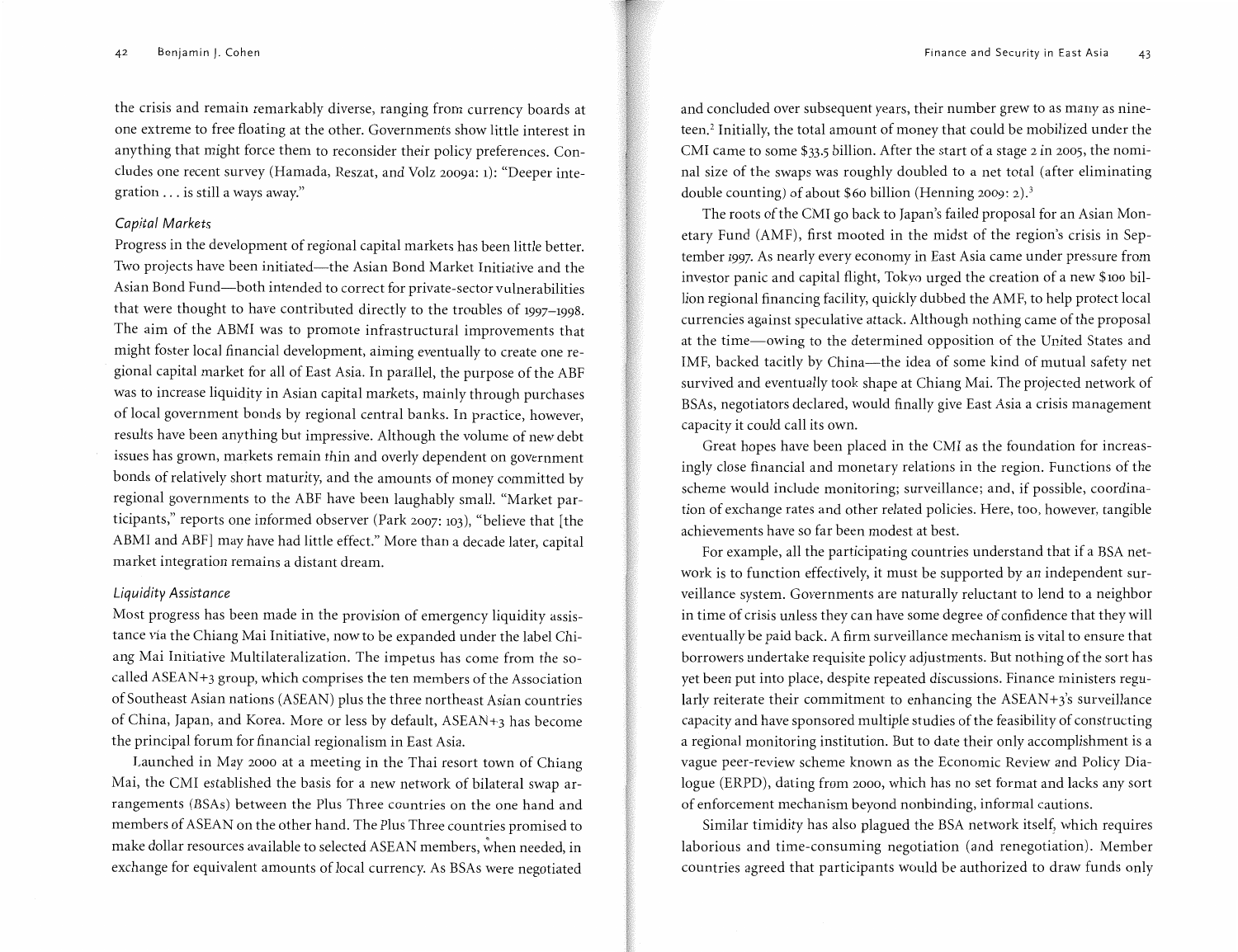up to 10 percent of the contractual amount of a BSA (raised to 20 percent in 2005). Beyond that limit a government would have to agree to place itself under IMF tutelage, complete with a macroeconomic and structural adjustment program, thus effectively substituting IMF conditionality for a surveillance system of the region's own making. In part, it appears, this was to placate the United States and the IMF, which might otherwise have objected to a possible dilution of the IMF's authority. But mainly it was to avoid putting regional governments in the position of having to judge one another's policies. William Grimes (2009b: 12) describes the IMF link as an "elegant solution," as "it allows the lending governments to elide responsibility for imposing conditions by delegating conditionality to the IMF." In the absence of a regional surveillance mechanism, the link is obviously necessary to protect the credibility of the CMI. But it has also had a significant chilling effect on actual behavior, owing to memories of the 1997-1998 experience. No participating country has ever actually drawn on a BSA, not even during the global crisis in 2oo8-2009.

In an attempt to overcome some of these limitations, governments agreed as early as 2005 to seek to "multilateralize" the CMI, pooling funds together to enhance the amounts that any single country might draw when in need. Four years later, in December 2009, agreement was finally struck, transforming the CMI into a new common facility dubbed the CMIM. Beyond the existing BSAs, some of which were to be retained,<sup>4</sup> resources were effectively doubled to \$120 billion. Of this total, So percent came from the Plus Three countries together with Hong Kong, a new participant, and 20 percent from the ten members of ASEAN, based on a carefully calibrated set of quotas. Japan and China each contributed 32 percent, with Hong Kong contributing 3·5 percent as part of China's share, and Korea put up 16 percent. Indonesia, Malaysia, Singapore, and Thailand contributed 4 percent each, and 4 percent came from the remaining six ASEAN members. Contributions were based on quotas that also determine voting rights and borrowing limits. 5 Formal launching was set for March 2010. In addition, building on the ERPD, a new surveillance unit is at last supposed to be created.

However, it remains to be seen how much further multilateralization will actually take the nations of East Asia. Some observers see the CMIM as a critical step toward realizing, at long last, Japan's original idea of an Asian Monetary Fund. Of particular importance, it is said, is the commitment to a joint decision-making process as BSAs are superseded by the common facility, with access to loans to be decided by majority voting. In practice, however, crucial details have yet to be negotiated, concerning especially issues of borrowing accessibility, lending terms, and how funds will be disbursed.

To date, ministers have described their latest initiative as a "self-managed reserve pooling arrangement" ( SRPA), with each government doing no more than earmarking a portion of its own reserves for joint use. That is a far cry from a genuine common fund of the sort envisioned at the time of the Japanese proposal. An SRPA is no AMF. Moreover, the total amount of money involved, though representing a substantial increase from the existing BSA network, is still trivial in relation to potential need or the value of reserves currently hoarded away by the region's central banks (totaling more than \$3.5 trillion overall for the thirteen ASEAN+3 countries and Hong Kong). And even less consequential is the proposed surveillance unit, which is expected to be very small (between ten and twenty individuals at most) and with responsibilities limited to no more than a sharing of information. Without a truly autonomous monitor with enforcement powers, it is clear that the IMF link will have to be retained, thus still discouraging potential borrowers. Moreover, broad governance of the system will continue to be based on consensus, minimizing any compromise of national sovereignty.

Overall, therefore, one has the impression that the value of the CMIM lies mainly in its symbolism, which signals little more than a minimal spirit of goodwill and comity. Its practical impact on actual behavior does not promise to be dramatic.

# Explaining the Record

What explains the modesty of the record to date? Many factors are undoubtedly involved, both economic and political. Most discussions focus on the economic side, highlighting structural and institutional differences among the economies of the region. But none of these barriers is necessarily insurmountable, given a sufficient degree of commitment. The real problem lies on the political side, where security tensions dominate. For all the talk of financial regionalism in East Asia, little real progress is possible without a significant moderation of underlying rivalries and animosities.

#### *Economics*

On the economic side, the impediments are obvious. The nations of East Asia are a remarkably diverse lot in terms of economic structure and level of development, with little in common other than geographical proximity. A high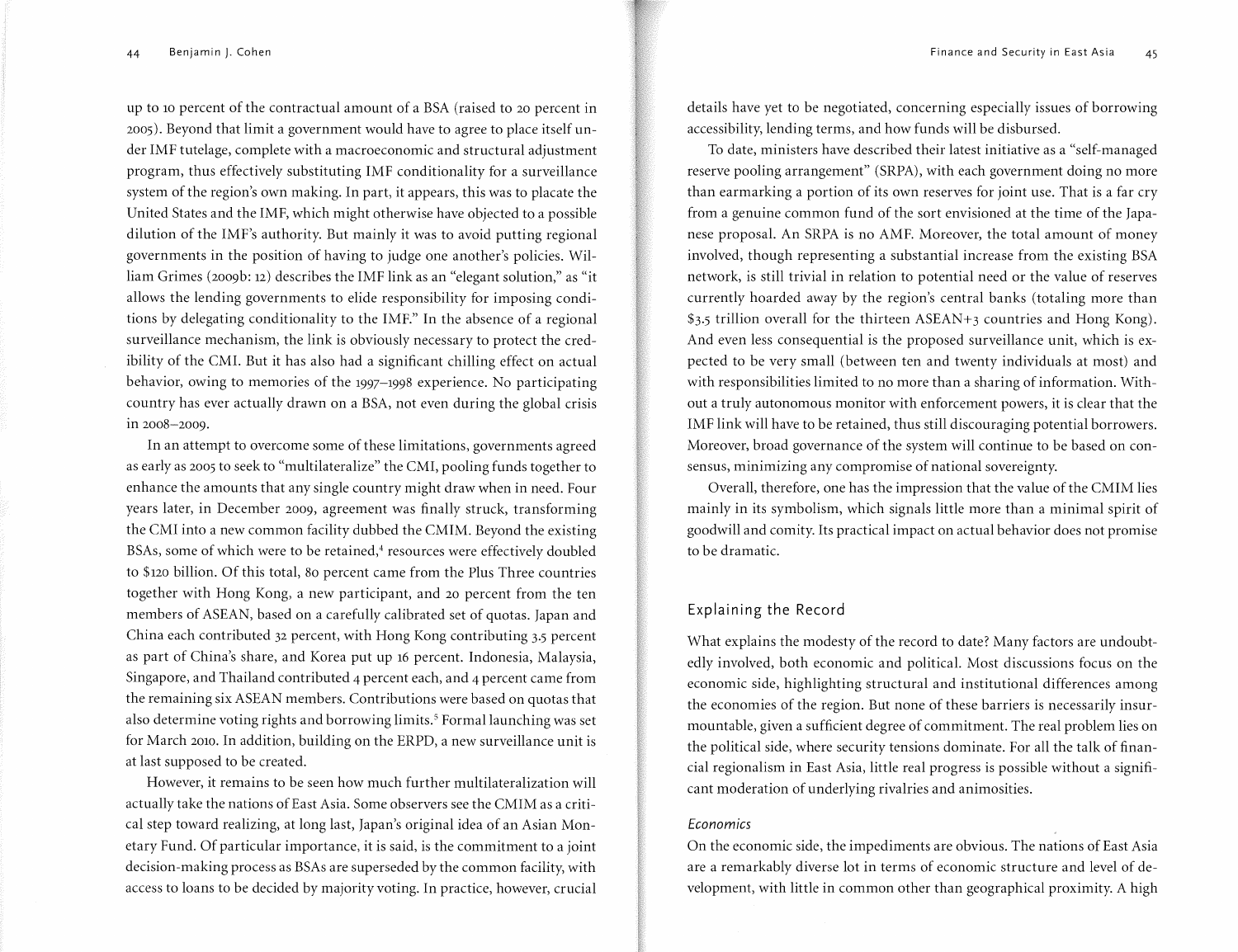degree of heterogeneity, not homogeneity, rules. In some cases, as Natasha Hamilton-Hart (2003) has emphasized, government capacity is simply inadequate to handle the demanding complexities of financial cooperation.

Moreover, financial ties among the economies of the region are generally weak, which reinforces centrifugal forces. In capital markets, little has changed despite the ABMI and ABF. Although a few governments have made progress in deregulating domestic monetary systems and opening up financial services to foreign competition, overall integration remains a distant dream. Apart from Japan, Hong Kong, and Singapore, most states still impose strict exchange controls and other barriers to limit the free flow of funds. Restrictions are particularly tight in China and the poorer members of ASEAN, where financial systems remain underdeveloped and shallow.

Likewise, at the macroeconomic level there are few signs yet of significant convergence in terms of either performance or policy. Business cycles across the region are far from synchronized, and little correlation exists in inflation or growth rates. Fiscal deficits and public debt burdens vary enormously, and monetary policy in most cases remains insular in orientation. Governments continue to look first to their own national resources for defense against external payments pressures.

Yet for all the challenges they pose, such impediments need not be prohibitive. Offsetting the many centrifugal forces in East Asia are also some powerful and growing economic connections. That is especially true in the area of trade, where the pace of activity in the region has grown exponentially over the past third of a century. Among the forces driving the expansion of intraregional trade are the many "invisible" linkages created by extensive ethnic business networks, which encompass overseas Chinese communities or other groups such as Koreans or Vietnamese (Peng 2002). Equally important are the much more visible linkages created by the direct investments of multinational corporations-initially coming mainly from Japan, Europe, and the United States, but followed increasingly from within the region itself. The result has been a bourgeoning of tightly organized production networks and supply chains across East Asia, promoting vertical intraindustry trade in capital equipment, parts and components, semifinished goods, and final products.

Among the ASEAN+3 countries, the share of intraregional exchanges in total trade has risen from some 30 percent in 1980 to close to 40 percent in 2007. If Hong Kong and Taiwan are added, the intraregional share has soared from 37 percent to nearly 55 percent (Kawai 2008). Even allowing for a certain amount of double counting due to the high proportion of trade in components and the special role of Hong Kong and Singapore as entrepôts, these numbers are impressive. Overall, trade shares match the scale of commercial integration found in North America today among Canada, Mexico, and the United States, and actually exceed the rate of intraregional trade within the European Union (Park and Shin 2009).

Among economists, it is common to judge prospects for financial regionalism on the basis of the well-known optimum-currency-area (OCA) theory, which highlights the salience to any integration project of such considerations as structural homogeneity, openness, and the degree of convergence among the countries involved. In many respects East Asia scores remarkably well, particularly when compared with the members of Europe's euro zone (Eichengreen and Bayoumi 1999; Zhang, Sato, and McAleer 2001; Kawai and Motonishi 2004; Kawai 2008). Econometric analyses, including some fourteen studies surveyed by the Bank of Japan (Watanabe and Ogura 2006), confirm that selected subgroups in the region, if not the region as a whole, meet the usual criteria of OCA theory at least as well as did European nations before their monetary union (Watanabe and Ogura 2006). One knowledgeable source (De Grauwe 2009: 115-117) summarizes: "The consensus emerging from that literature is that Asian countries do not experience more asymmetry than the members of the Euro area .... It would appear that East Asia comes at least as close as Europe to forming an optimum currency area."6

So if Europe could overcome the impediments to financial cooperation, going so far as to create a common currency, why have results been so limited in Asia? Why has the quite remarkable expansion of intraregional trade not inspired a parallel commitment to closer monetary and financial relations? The answer, I submit, must lie on the political side.

#### *Politics*

If history teaches us anything, it is that economic obstacles to cooperation among states--no matter how seemingly prohibitive--can be overcome if the political will is there. We need only remind ourselves of the successful negotiation a half century ago of a new common market in Europe, incorporating previously implacable enemies, not much more than a decade after the most destructive war that Europeans had ever seen. We know that the idea of financial regionalism has broad appeal in East Asia; otherwise, how could we explain all the time and effort that has gone into the construction of the CMI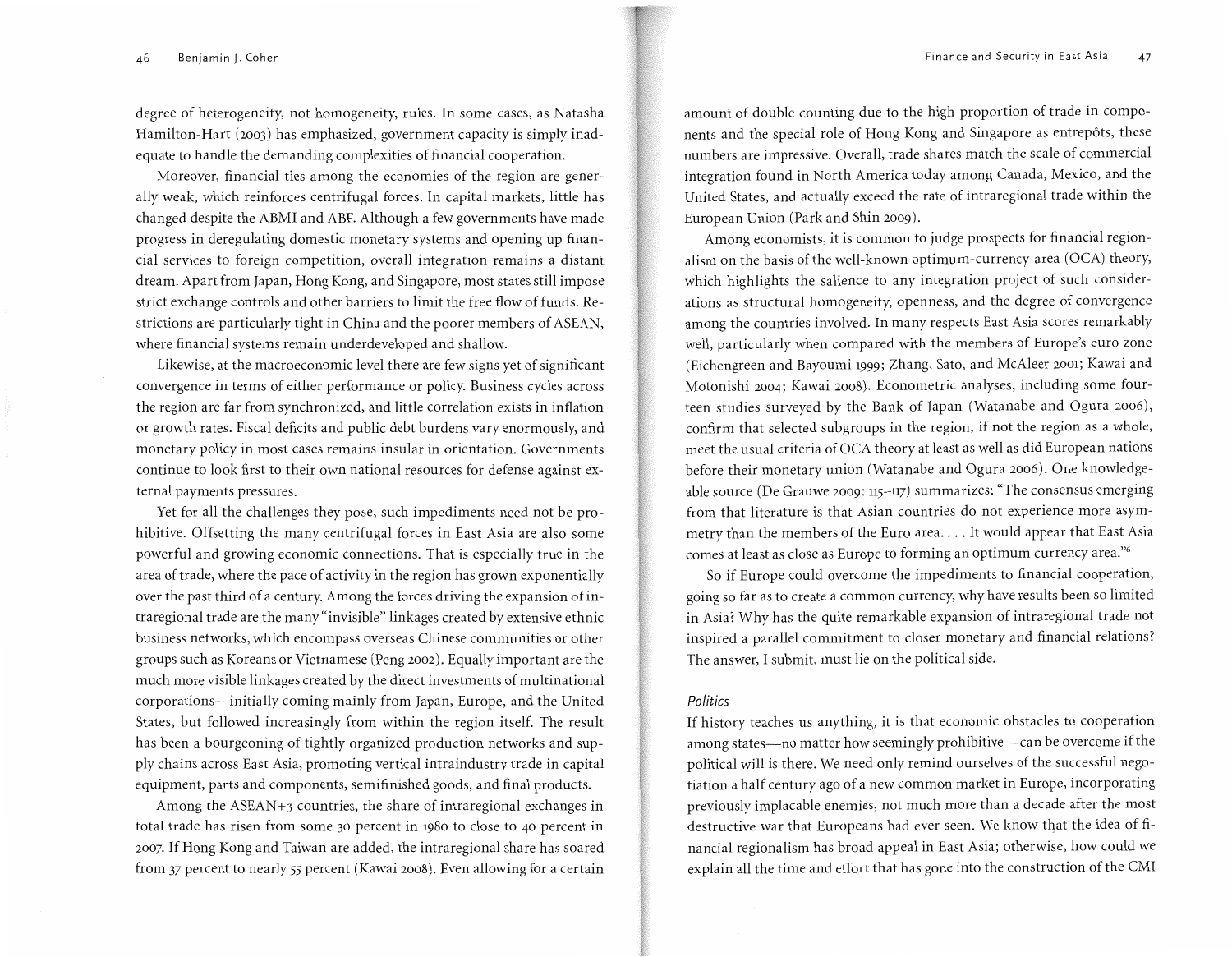and CMIM? But we also know that, at least until now, the requisite political will has not yet been in evidence. In effect, governments have been unwilling to put their money where their mouth is-at least, not much money. The question is, Why?

Intuitively, the answer might seem obvious. At least in part, one might think, the problem could lie at the domestic level, in the perpetual tug-of-war among diverse political constituencies. No government, no matter how autocratic, can afford to ignore internal distributional considerations entirely. Perhaps policy makers who might otherwise be favorably disposed to cooperation abroad have been hamstrung by elements of opposition at home. In reality, however, there is scant evidence of any such influence at work, as acute observers such as Saori Katada (2008, 2009) have noted. Formal research has yet to demonstrate any significant mobilization by societal actors to influence regional financial negotiations.

The reason is evident. On issues of trade policy, where potential winners and losers are relatively easy to identify, interest cleavages can indeed make a real difference; in most economies, the risk is high that trade officials will find themselves being actively lobbied by enterprises or industries with a specific axe to grind. In matters of money and finance, by contrast, distributional implications of alternative policy choices tend to be more ambiguous, which reduces the likelihood of well-organized collective action for or against specific initiatives. The contrast was long ago highlighted by Joanne Gowa (1988) in an analysis of trade and monetary policy processes in the United States. The logic is equally applicable in East Asia. Regional authorities simply have a freer hand when it comes to finance. In Katada's (2009: 8) words, decision makers are "much more autonomous from pressure when it comes to financial and monetary policy making." If governments have been unwilling to put their money where their mouth is, it is not because of domestic politics.

In practice, the answer appears to lie more at the international level, where differences of perceived state interest dominate. For Asian governments, the dilemma is clear. Financial cooperation of any sort involves a degree of commitment that is naturally antithetical to the preferences of formally sovereign nations. Unlike trade agreements, which merely ask governments to step aside and let markets operate, initiatives like the CMI are proactive, mandating specific forms of behavior in specified circumstances. Involved is what

one source (Litfin 1997) calls a sovereignty bargain: a voluntary agreement to accept certain limitations on national autonomy in exchange for anticipated benefits. In effect, sovereignty is pooled. The conditions generally conducive to such a commitment are, to say the least, demanding.

What are those conditions? Previously (Cohen 2001), I have used comparative historical analysis to identify the key conditions that appear to determine the sustainability of close financial cooperation among states. The same factors can be assumed to be instrumental in gaining the necessary commitment to regionalism in the first place. Two requisites stand out. One, suggested by traditional realist approaches to international relations theory, is the presence or absence of a powerful state or combination of powerful states committed to using their influence to keep the joint effort functioning effectively on terms agreeable to all. The other, suggested by more institutional approaches to world politics, is the presence or absence of a broad constellation of related ties and commitments sufficient to make the sacrifice of sovereignty, whatever the costs, basically acceptable to each partner. Judging from the historical record, I conclude that one or the other of these two types of linkage is necessary to sustain the necessary degree of commitment. Where both types have been present, they have been a sufficient condition for success. Where neither was present, cooperation has tended to erode or fail.

The first condition calls for one or more dominant countries-local leaders or hegemons—and is a direct reflection of the distribution of state power. Scholars have long recognized the critical role that the leadership of powerful states can play in preserving sovereignty bargains. At issue, as David Lake (1993) has emphasized, is the provision of a type of public good, an essential infrastructure that will support both short-term stabilization and longer-term growth. Leaders must be not only able but also willing to use their power, via side-payments or sanctions, to lower the costs or raise the benefits of commitment for their partners.

The second condition calls for a well-developed set of functional linkages and reflects, more amorphously, the degree to which a genuine sense of solidarity-of community-exists among the countries involved. Scholars have also long recognized the demanding cognitive dimension of sovereignty bargains. Participating states, at a quite fundamental level, must come to accept that individual interests can best be realized through joint undertakings-through what Robert Keohane and Stanley Hoffmann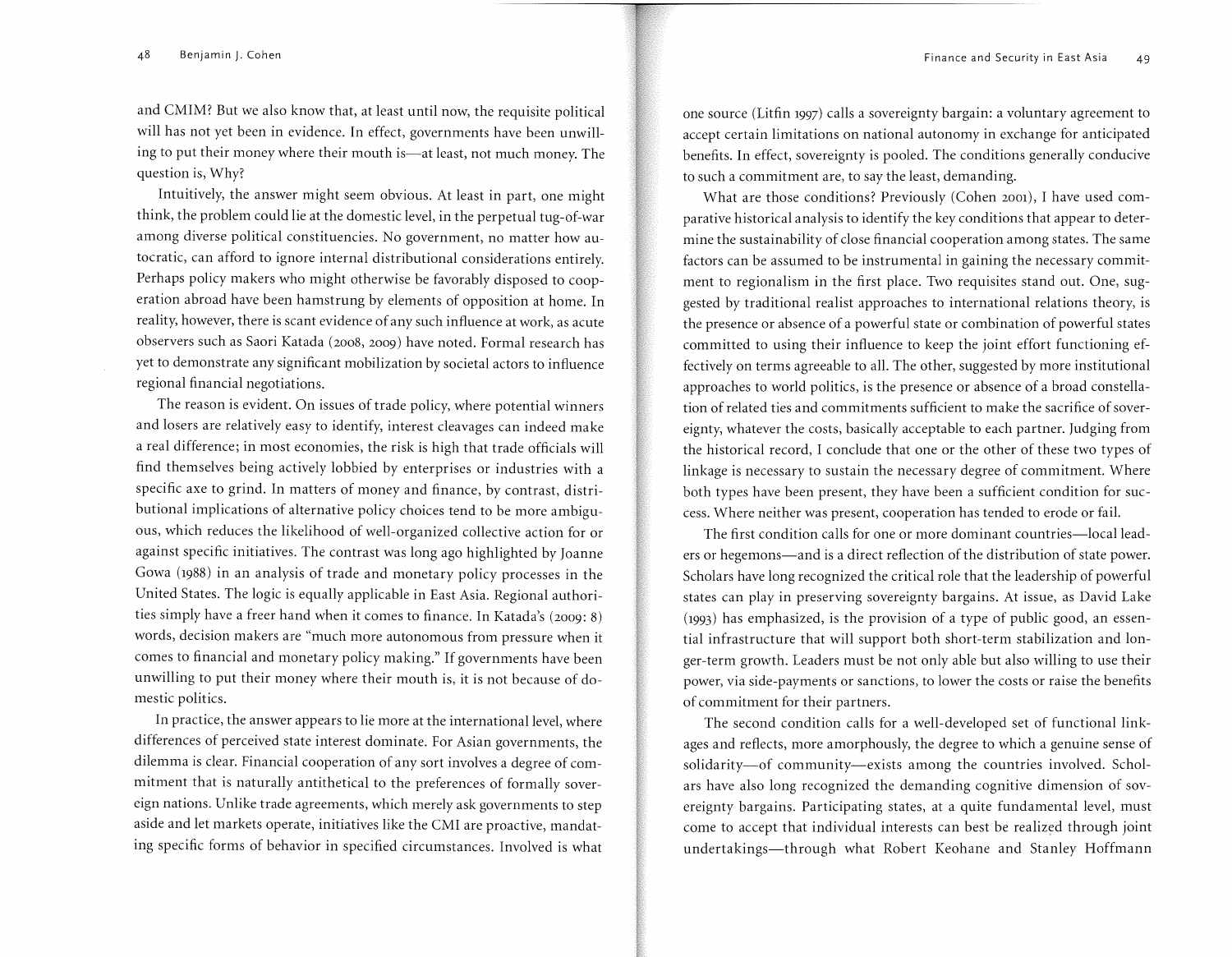(1991: 13) call a network form of organization "in which individual units are defined not by themselves but in relation to other units." Without such a sense of solidarity, governments will be more preoccupied with the costs of commitment than with any benefits.

The underlying logic goes to the heart of what we mean by "sovereignty." Governments need strong incentives to stick to bargains that might, at some point, turn out to be inconvenient. In practice, such incentives may derive either from the encouragement or discipline supplied by powerful states or else from the opportunities and constraints posed by a network of functional and cognitive linkages. The question of whether economic ties are weak or strong seems to be of secondary importance. What matters more is a convergence of state preferences, supported either by committed local hegemons or by a common sense of community.

The problem for East Asia is that neither of these critical conditions is presently much in evidence. Many in the region like to think that Asia is different; that unlike Europe, formal sovereignty bargains are unnecessary. They like to boast of the ASEAN way-the principle of noninterference in the internal affairs of member countries and a reliance on accommodation and consensus-which has long guided relations in ASEAN and has been extended to the ASEAN+3. The ASEAN way (or Asian way), it is said, combines cooperation with deference, allowing states sufficient autonomy to safeguard domestic priorities (Khong and Nesadurai 2007). But could this just be another way of avoiding real commitment? It is hard not to see celebration of the ASEAN way as simply an excuse for inaction. As the *Economist* (2010) has commented: "Prickly nation-states are loth to cede sovereignty to any regional body. The flip side of Asia's famous taste for consensus is an allergy to enforceable rules and obligations."

The reality is that prevailing circumstances give governments in the region little incentive to go beyond the most minimal sort of joint financial initiatives.

#### *Leadership?*

First, there is a dearth of coherent leadership. East Asia does not lack for plausible leaders. As everyone knows, there are in fact two of them, Japan and China, potentially not unlike the duopoly of France and Germany in post-World War II Europe that provided the decisive impetus for the early

common market. But there is a distinct lack of comity between the Japanese and Chinese that makes it difficult for them to jointly lead the way.

In retrospect it is clear that Europe's common market, now the twentyseven-member European Union, could never have come into being without the historic reconciliation of France and Germany after 1945—two longtime adversaries who decided to join together to promote a common regional project. Nothing comparable has emerged in relations between Japan and China, which still regard themselves more as rivals than partners. The lack of trust between East Asia's two giants is palpable, fraught with bitterness and mutual suspicion. Japan, once the dominant economic power of the region, fears falling under China's lengthening shadow-what the Japanese call the "China economic threat theory" (Samuels 2007: 144). The Chinese, meanwhile, continue to harbor acute resentments toward the Japanese for their military and colonial activities from 1895 to 1945—the so-called history problem (Grimes 2009a: 8). Neither country is willing to commit to any collective initiative that might cede a greater measure of influence or prestige to the other. Rather, as Kent Calder (2006) has suggested, "the stage is now set for a struggle between a mature power and a rising one." Moreover, in the background there is also the United States, still a major presence in the region, with lingering leadership aspirations of its own.

At the broadest geopolitical level East Asia is dominated by a strategic triangle involving Washington as well as Beijing and Tokyo, each with its own distinct interests and preferences that color every effort to promote financial cooperation in the region. For Japan, a once-dominant power fearful of losing its traditional preeminence, the key goal is to lock in as much influence as possible while not jeopardizing its close political and military ties with the United States-in the words of one observer, "to exist securely without being either too dependent on the United States or too vulnerable to China" (Samuels 2007: 9). Conversely, for China-the once and future Middle Kingdomthe objective must be to support institutional reforms that will allow it to continue to grow rapidly while avoiding commitments that could contain its anticipated world role. All the while the United States can be expected to seek to do what it can to preserve the historical role of the dollar and U.S. financial enterprises in the region. Washington has never been enthusiastic about the development of multilateral initiatives in the region, preferring instead to promote its own bilateral relationships with individual East Asian governments.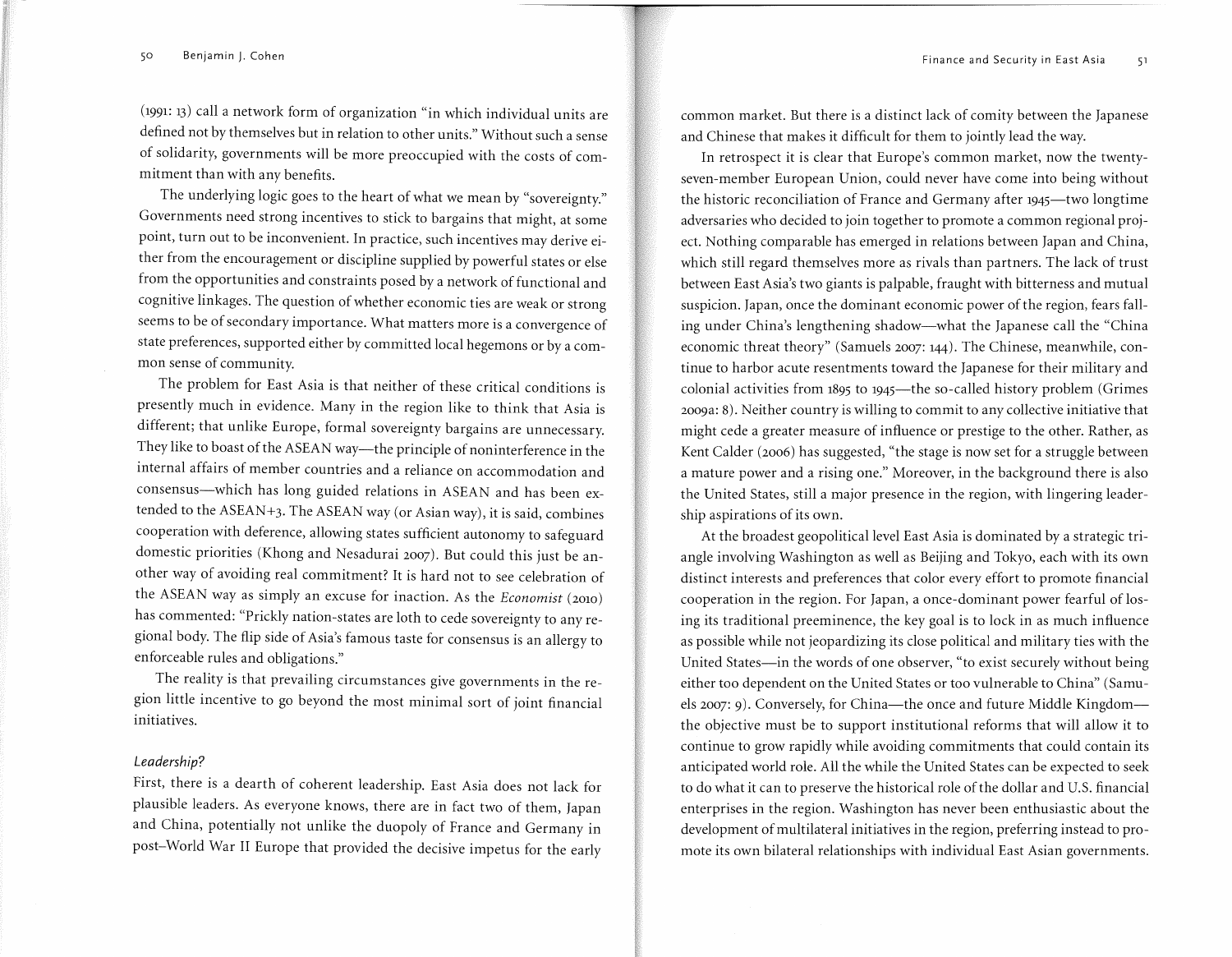Even if Asians were prepared to accept U.S. leadership on any future financial project-a dubious premise, at best-it is doubtful that U.S. policy makers would see promotion of a nascent regional bloc including China as being in America's national interest.

The complex dynamics of what one source (Emmott 2008: 1) calls "Asia's new power game" were on vivid display as far back as 1997, when both China and the United States, each for its own reasons, resisted Tokyo's proposal for an Asian Monetary Fund. Apart from their concern about the possible dilution of IMF authority, the Americans evidently feared that the AMF might consolidate a dominant regional role for the yen, thus undermining U.S. interests and influence. Washington actively lobbied Beijing to join in opposition to the plan, emphasizing the threat of Japanese hegemony. The Chinese, meanwhile, always suspicious of Japanese motivations, were piqued by Tokyo's failure to consult with them before the plan was announced and agreed to maintain a passive stance, tacitly backing the United States. And behind both nations was the IMF, which had its own reasons for concern about the advent of a new institutional rival. Without Chinese support, Tokyo was unable to prevail over the combined forces of the United States and the Fund ( Chey 2009).

Since then, the three governments have persistently jockeyed for position in a wary pas de trois. Aware of the lengthening shadow cast by China's peaceful rise, Tokyo has pushed one idea after another for new regional ventures, obviously hoping to consolidate whatever remains of Japan's position as aregional leader while there is still time. Tokyo played a key role as arbitrator in the negotiation of the CMI as countries in the region bargained over terms for the network of BSAs. Two years later came the ABMI, also a Japanese initiative. And since 2005 Tokyo has been an eager advocate of CMI multilateralization. Yet simultaneously, in a delicate balancing act, Tokyo has carefully sought to avoid any move that might jeopardize the broader security relationship that it has long enjoyed with the United States. By backing the CMI's IMF link, for example, Tokyo has sought to keep the IMF—and thus, indirectly, the United States, the IMP's most influential member-fully engaged in the region.

In turn, Beijing has gradually shifted toward a more proactive stance concerning financial regionalism, consistent with a broader embrace of multilateralism in Chinese grand strategy that has been evident since the 1990s (Goldstein 2005). The turn was first evident in the negotiation of the CMI in

2000. Though not the inspiration for the initiative, China was able quickly to join Japan in a leadership capacity because of the size of its foreign reserves. Japan and China were, at the time, the only two states whose role would clearly be limited to that of lender, should the BSA network be activated. Subsequently, China played a prominent part in CMI multilateralization. In part, Beijing's conversion to regionalism appears to have been motivated by a desire to calm concerns about the country's rapid development and incipient power-to signal, as Avery Goldstein (2005: 129) puts it, a "responsible internationalism." But there seems little doubt that paramount in the minds of policy makers was a desire to avoid ceding leadership in regional finance to their rivals, the Japanese.

The rivalry was perhaps best illustrated by the intense bargaining that took place in 2009 over the two countries' quotas in the CMIM. Tokyo was determined to gain the largest quota, to reflect its past dominance in regional finance. China, however, insisted that its own growth and size entitled it to an equal share of the total-an equal-firsts policy. The compromise that was finally reached, giving China (with 28.5 percent) together with Hong Kong (3.5 percent) a quota equal to Japan's 32 percent, would have been laughable had the stakes not been so serious. With this arcane formula, the Japanese could claim, truthfully, that they were the biggest single contributor. Yet the Chinese could make an equally valid claim that they had attained parity with Japan, as Hong Kong—though technically an autonomous region—is formally part of the People's Democratic Republic ("two systems, one country"). Both sides could go home as winners.

Significantly, in the period since the CMIM was announced, both Japan and China have been energetically negotiating or expanding their own bilateral local-currency swaps in the region even while planning to incorporate their existing bilateral dollar swaps into the CMIM. Each government, in effect, appears to be competing to line up as many regional clients as possible, offering access to the yen or yuan as bait.

All this is a far cry from the kind of historical reconciliation that enabled France and Germany to provide leadership for Europe after World War II. Some form of Sino-Japanese reconciliation is not impossible, of course, even though Asia's circumstances today are obviously quite different from those of postwar Europe. Once the Cold War began France and Germqny, formerly enemies, soon became part of the same military alliance. In East Asia, by contrast, Japan and China find themselves in a more adversarial relationship-Japan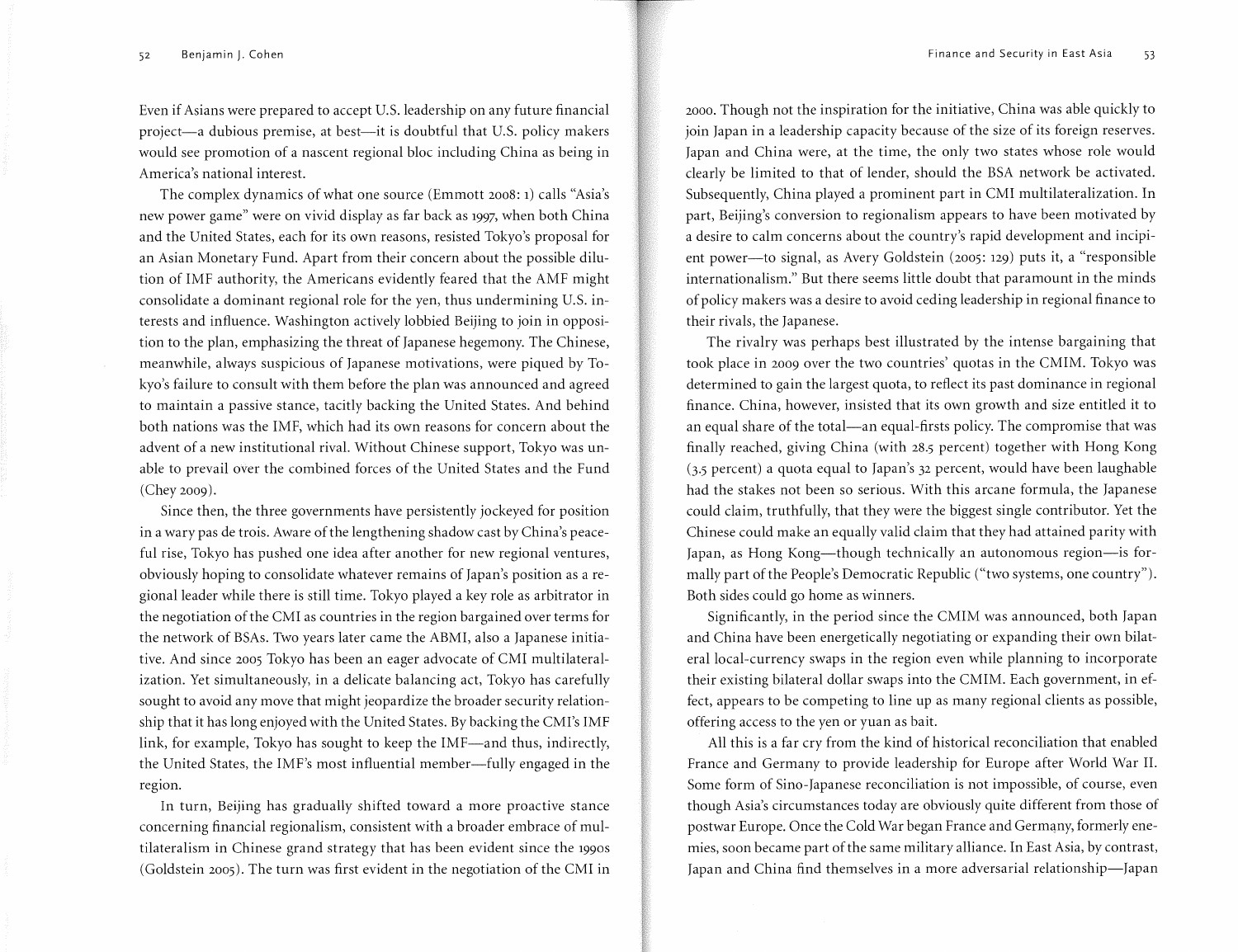still a partner of the United States, China a rising great-power competitor. Faced with the prospect of economic stagnation and long-term demographic decline, Tokyo could well be tempted at some point to bandwagon rather than balance with China, becoming in effect Beijing's junior partner—the equivalent of France to China's Germany. Concerns about the China economicthreat theory might simply be allowed to fade away. Conversely, the Chinese economic model could conceivably begin to falter, thus leading Beijing to turn to Tokyo as an ally in hard times. China's history problem with the Japanese might be conveniently forgotten. But what are the chances of either scenario materializing? The odds are long. Few specialists in Asian security anticipate a genuine easing of Asia's power game anytime soon.

Is it any wonder, then, that achievements to date have been so modest? The security tensions between East Asia's two giants cannot be denied. It is understandable, therefore, that others in the region might hesitate to commit to anything too demanding. Without coherent joint leadership, putative followers are naturally reluctant to take any steps that might, in effect, compel them to choose sides between mutually mistrustful rivals.

#### *Solidarity?*

There is also a dearth of genuine solidarity. Put simply, East Asia lacks any sense of common identity. As Grimes (2009a: 41) has noted, a "defining characteristic of East Asia has been regional fragmentation ... a lack of centripetal forces." Other than geography, little binds the countries of the area together, whereas many factors work to keep them apart. These include deep differences of language, religion, ideology, and social organization, as well as stubborn legacies of World War II and the Cold War, such as Taiwan's contested status and the division of the Korean peninsula. As Zhang Tuosheng (Chapter 5) reminds us, the region is riven by numerous unresolved disputes over territorial and maritime rights and interests. Security tensions are not limited to Japan and China alone.

For all their protestations of amity, all the region's governments remain noticeably distrustful of one another and place a high premium on preservation of as much national sovereignty as possible. Unlike Europeans, East Asians are as yet unwilling to pay even lip service to the notion of an evercloser union among their peoples. Most, having only recently emerged from colonial status, are more intent on individual state building than on promoting regional solidarity. Few demonstrate much inclination to define them-

selves in relation to one another rather than in their own terms. As one Asian observer (Kim 2009: 49) puts it, "one of the driving forces behind European integration was the desire for a united Europe. This idea of a common citizenship is lacking in East Asia."

Nor is there even any natural core of states on which to build a regional project, as there was in Europe's original inner six. The requisite likemindedness is just not there. ASEAN+3 is a wholly artificial construct, in terms of both who is included (Myanmar?) and who is excluded (Taiwan?). The advantage of such a broad grouping is that it includes the two states, China and Japan, who separately or together could play the role of supportive local hegemon. But even apart from the animosities that divide the two potential leaders, there is the problem that suspicions of both powers remain widespread throughout the region. Wariness about the Japanese goes back to Tokyo's attempts during the interwar period to create the Greater East Asia Co-Prosperity Sphere, which most Asians remember as an exploitative and demeaning relationship. Fears of future domination by a huge, rapidly growing China are equally strong. Governments are not particularly eager to commit to the leadership of either of the two.

Should we be surprised, then, that the results of financial regionalism have until now been so unimpressive? The conditions needed to attain a successful sovereignty bargain have been most conspicuous by their absence. The lack of political will is by no means an accident.

## Reverse Causation?

Political will is not written in stone, however. Attitudes can change. In particular, we cannot dismiss the possibility of reverse causation-a relationship of mutual endogeneity. Although security tensions may cause East Asians to hesitate over a commitment to financial regionalism today, tomorrow could be different. Over time, tentative steps toward financial cooperation could actually have the effect of moderating those same regional strains. Governments might be led to reconsider their security concerns, thus paving the way for additional cooperation on initiatives like the CMI and CMLM in a kind of self-reinforcing virtuous circle.

The idea is not new. The possibility of mutual endogeneity in situations like this has frequently been acknowledged in the general theoretical literature. David Bearce (2003) and Yoram Haftel (2007), among others, have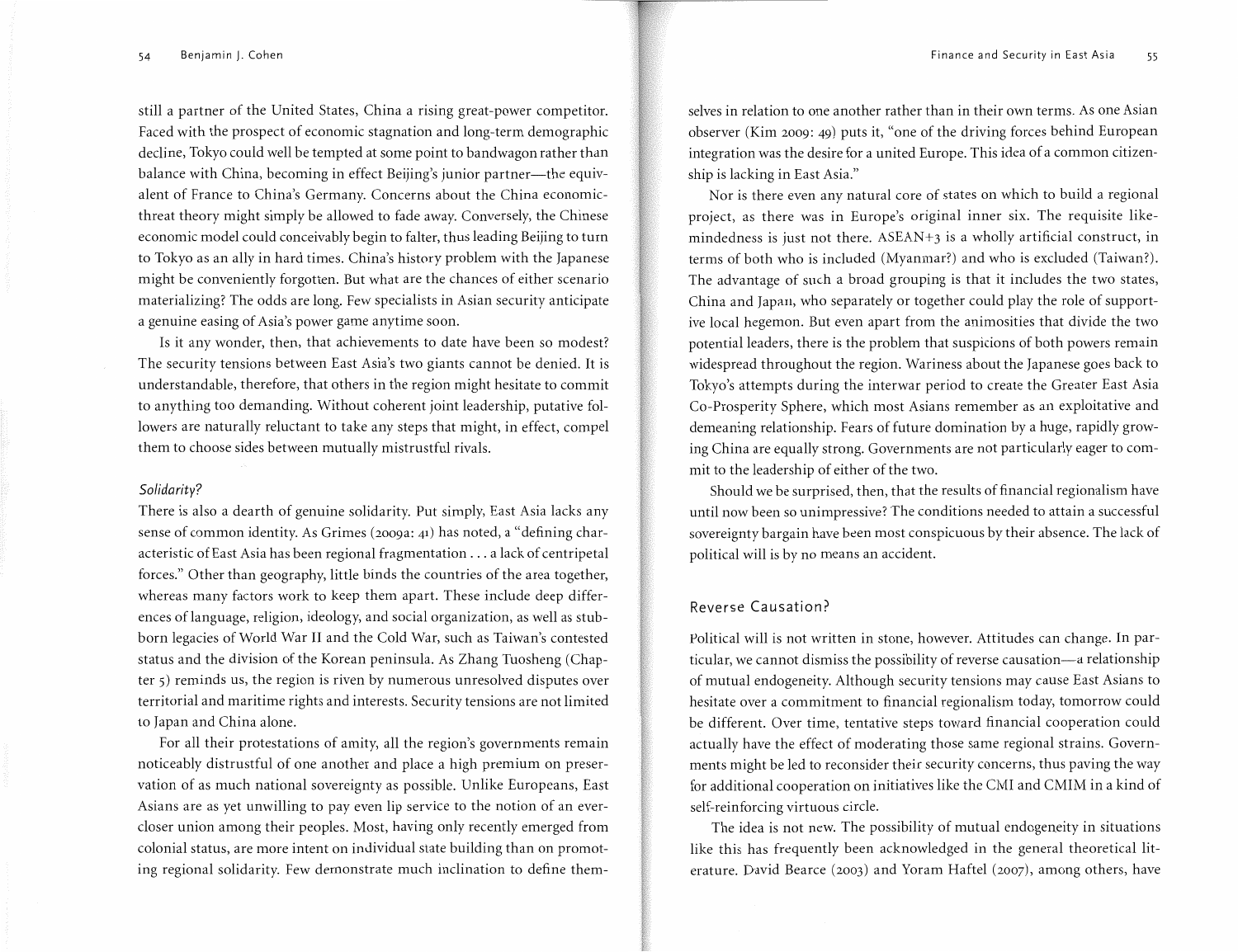spoken of the way that frequent contacts through regional economic institutions may help create the trust needed to reduce security tensions and overcome commitment problems. Social psychologists call this the contact hypothesis. In Chapter 4, Wu Xinbo speaks specifically of the spillover effect of economic regionalism, which has led the ASEAN +3 nations to cooperate on such nontraditional security issues as piracy and drug trafficking. Likewise, in Chapter 3 Miles Kahler highlights the possible role of Asian regional organizations in promoting peace and security, although he cautions that the effect may be difficult to confirm empirically.

In none of these analyses, however, is an explanation provided for the precise mechanism that propels the process forward. A growth of trust may be a necessary condition for further cooperation, but it is hardly sufficient. What else is needed? In practice, I would argue, the dynamic of a self-reinforcing virtuous circle requires not one but two ingredients-not just regular contacts, to foster mutual confidence, but also a trigger of some kind, to overcome resistance to change. First comes a slow-moving process of socialization that works gradually to erode the foundations of prevailing attitudes. Then, at unpredictable intervals, come occasional fast-moving crises, sharp breaks in the economic environment that may alter incentives enough to overcome inertia and set off a new round of initiatives. Both ingredients are necessary to maintain the momentum of a virtuous circle. It is in the interaction of the two that we find the key to the prospect of any further progress in Asian financial cooperation.

# *Punctuated Equilibrium*

I have spoken of the reasons a successful sovereignty bargain is so difficult to attain. For the same reasons sovereignty bargains, once struck, are also hard to change in any significant way. Typically, a certain degree of inertia sets in-an acceptance of the status quo and a resistance to fresh initiatives-that can be overcome only with considerable and determined effort. The progress of cooperation among states, therefore, tends to be subject to fits and starts: sustained periods of relative quiescence alternating with short bursts of reforming zeal.

A favored metaphor for the process is punctuated equilibrium, a concept borrowed from evolutionary biology and widely employed in various branches of social theory. First popularized by the paleontologist Stephen Jay Gould, *punctuated equilibrium* was defined as "a model for discontinuous tempos of change [in] the process of speciation and the deployment of

species in geological time" (Eldredge and Gould 1972: 83). In social theory, the notion of punctuated equilibrium has been co-opted as a model to help explain discontinuities in public policy behavior, beginning with a seminal book by the political scientists Frank Baumgartner and Bryan Jones (1993). The model assumes that policy generally changes only incrementally because of a variety of constraints, such as the stickiness of institutional cultures, vested interests, and the bounded rationality of individual decision makers. The policy process, accordingly, tends to be characterized by long periods of stability, punctuated only on occasion by large, though less frequent, changes caused by major shifts in society or government. In recent years, the punctuated equilibrium model has been used to shed light on everything from the specifics of U.S. tobacco policy ( Givel 2006) to the general incidence of war (Leventoglu and Slantchev 2007).

In the East Asian context, a pattern of punctuated equilibrium does seem to have been in evidence since the 1990s. After decades of inaction in the region, the energy that suddenly went into negotiating the ABMI, ABF, and CMI at the start of the new century was striking. Then a renewed period of comparative stasis followed until interrupted by the much-celebrated multilateralization of the CMI in 2010. The stop-go quality of the pattern is unmistakable. What drives the pattern, I suggest, is the dynamic interaction of the two ingredients of socialization and crisis.

#### *Socialization*

Start with the first ingredient. In the absence of coherent leadership from Japan and China, a growing sense of solidarity in the region is essential to provide the political will needed to deepen monetary and financial ties. That is where socialization comes in, which has been defined as "a process of inducting actors into the norms and rules of a given community" ( Checkel 2005: 804). Socialization occurs naturally when cooperation among states becomes institutionalized in initiatives like the CMI or CMIM. The more actors learn to work together, finding joint solutions to common problems, the less reason they may find to cling to ancient suspicions and animosities. Gradually, bitterness and fear can yield to an accumulation of the mutual trust needed for more far-reaching initiatives—"peaceful change through socialization," as one source describes it (Acharya 2009: 20).

The mechanics of the process were described long ago by Robert Keohane and Joseph Nye (1974), who stressed the development of what later came to be known as epistemic communities. From regularized cooperation over a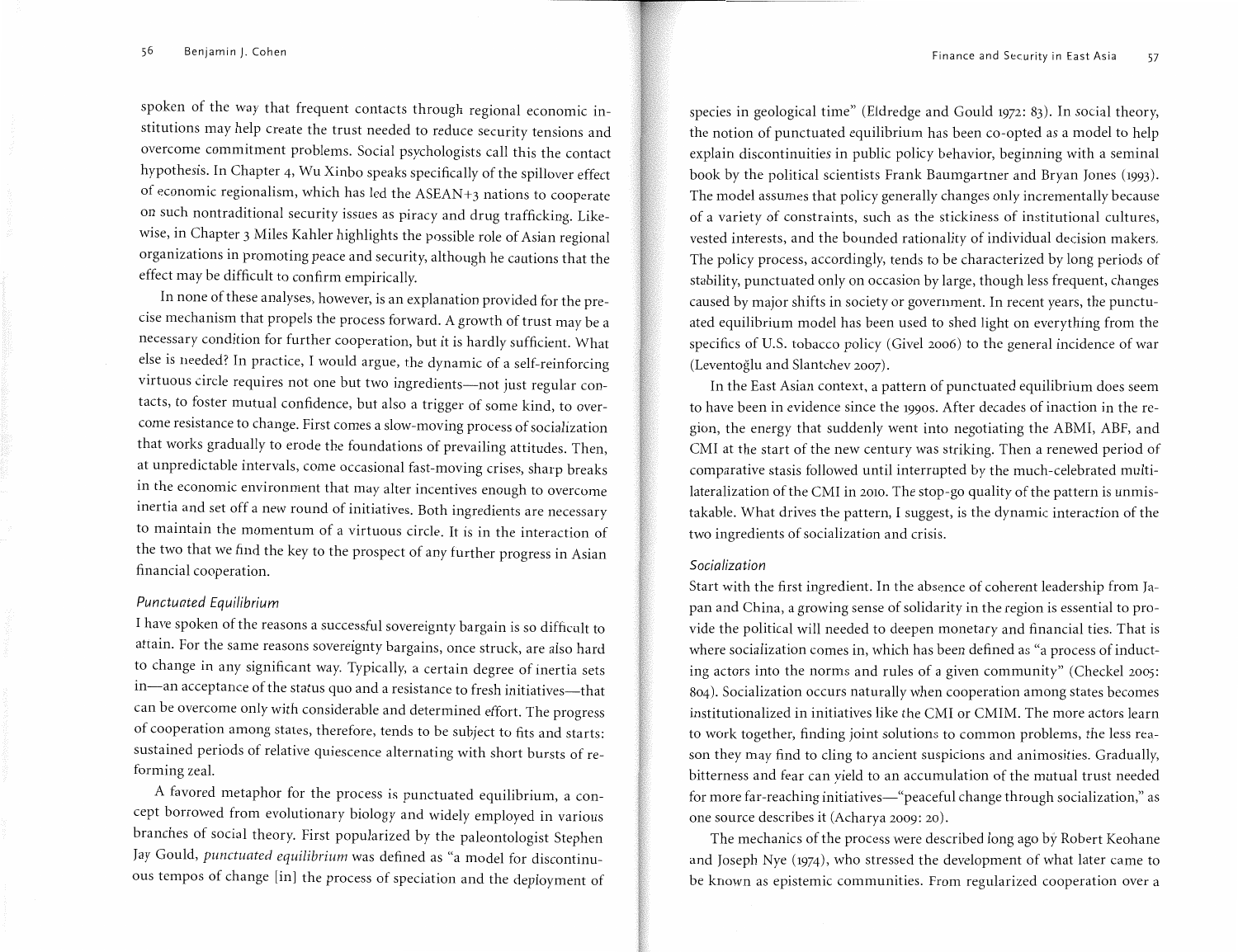period of time, they wrote, changes of attitude may result, creating "transgovernmental elite networks" linking decision makers to one another by ties of common interest, professional orientation, and even personal friendship. According to Keohane and Nye (1974: 45), "When the same officials meet recurrently, they sometimes develop a sense of collegiality, which may be reinforced by their membership in a common profession. . . . Regularized patterns of policy coordination can therefore create attitudes and relationships that will at least marginally change policy." Today, in the language of constructivism, that would be described as a reconstitution of actor identities and interests. Initiatives like the CMI and CMIM can create new social facts (intersubjective understandings) that, in turn, may lead to deeper forms of cooperation.

That some kind of socialization has been taking place in East Asia can hardly be questioned. Many have written specifically of the socializing role of Asian financial institutions (Acharya 2009). Indeed, how could attitudes not be affected, given the frequency of meetings across the region dealing with one financial issue or another? Some positive influence must be at work, quietly building a sense of common destiny. It is true, of course, that the actors most directly involved—central bankers, treasury officials, banking regulators, and the like-normally are not the same as the personnel responsible for security policy. The two issue areas are typically managed by different elite networks that only occasionally overlap in daily operation. But that caveat applies mostly to the lower levels of bureaucracy, which deal mainly with matters of a routine or technical nature. At higher levels of decision making, where grand strategy is involved, contacts among officials are bound to be broader and more intimate. It is hard to believe that finance and foreign ministers do not talk to one another on occasion, sharing their impressions on relations with regional neighbors.

On its own, however, socialization is unlikely to be decisive, precisely because it is such a gradual process. It takes time to shift intersubjective understandings. Peter Aykens (2005) distinguishes three stages in the process of trust development: (1) momentary trust, based on calculations of risk resting solely on immediately available information; (2) reputational trust, derived from growing familiarity and experience; and (3) affective trust, representing stable and unquestioned sets of expectations. Only when the final stage of affective trust is attained-the end product of a long process of social interaction and learning-can a really serious sovereignty bargain be struck as a result of socialization alone. Short of that stage, which could take decades

to attain, some trigger is needed to overcome resistance to change. The most obvious candidate to play that role is an unexpected crisis of some kind.

#### *Crisis*

Enter the second ingredient: economic crisis. Scholars of international relations have long noted the potentially positive role of crises. The classical definition of a crisis is usually attributed to Charles Hermann (1972), who equated the phenomenon with three critical dimensions: high threat, short decision time, and an element of surprise. In such circumstances, it is not at all surprising that actors might be spurred to jump to a new level of cooperation-to use the well-worn analogy, much like a frog thrown into the proverbial pot of boiling water. The motivation for joining together may be fear, a defense against the unknown. But it could also be a matter of ambition, a determination to strike while the iron is hot. Crises represent a "critical juncture" (Calder and Ye 2004) that can create a tipping point or window of opportunity for strategic experimentation and policy adaptation.

Obviously, there is no certainty about the process. Much depends on what Jeffrey Chwieroth (2010) calls the four Cs of crisis resolution: carriers of new ideas, composition of advocacy groups, crossover appeal of innovative proposals, and credibility with external actors. Cooperation is most likely to be ratcheted up if it is promoted by a prominent and cohesive group of advocates and endorsed by other actors whose seal of approval is perceived as important.

For all the damage they may do, therefore, economic crises have frequently been cited favorably for their potentially powerful influence as a catalyst for new initiatives. Stephan Haggard and Sylvia Maxfield (1996), for example, have cited the key part played by balance-of-payments shocks in encouraging financial liberalization in developing countries. Although it might seem counterintuitive, they found that governments faced with the threat of a run on their currency have often found it expedient to increase rather than decrease financial openness, to cultivate credibility with market actors. Liberalization in the face of crisis, Haggard and Maxfield (1996: 211) write, "signals foreign investors that they will be able to liquidate their investments, indicates government intentions to maintain fiscal and monetary discipline, and thus ultimately increases capital inflows." Similarly, in an early analysis of my own (Cohen 1993), I have highlighted the effect that crises may have in easing, at least temporarily, resistance to new form of monetary cooperation. Major financial upheavals, I suggested, tend for a time to alter governments'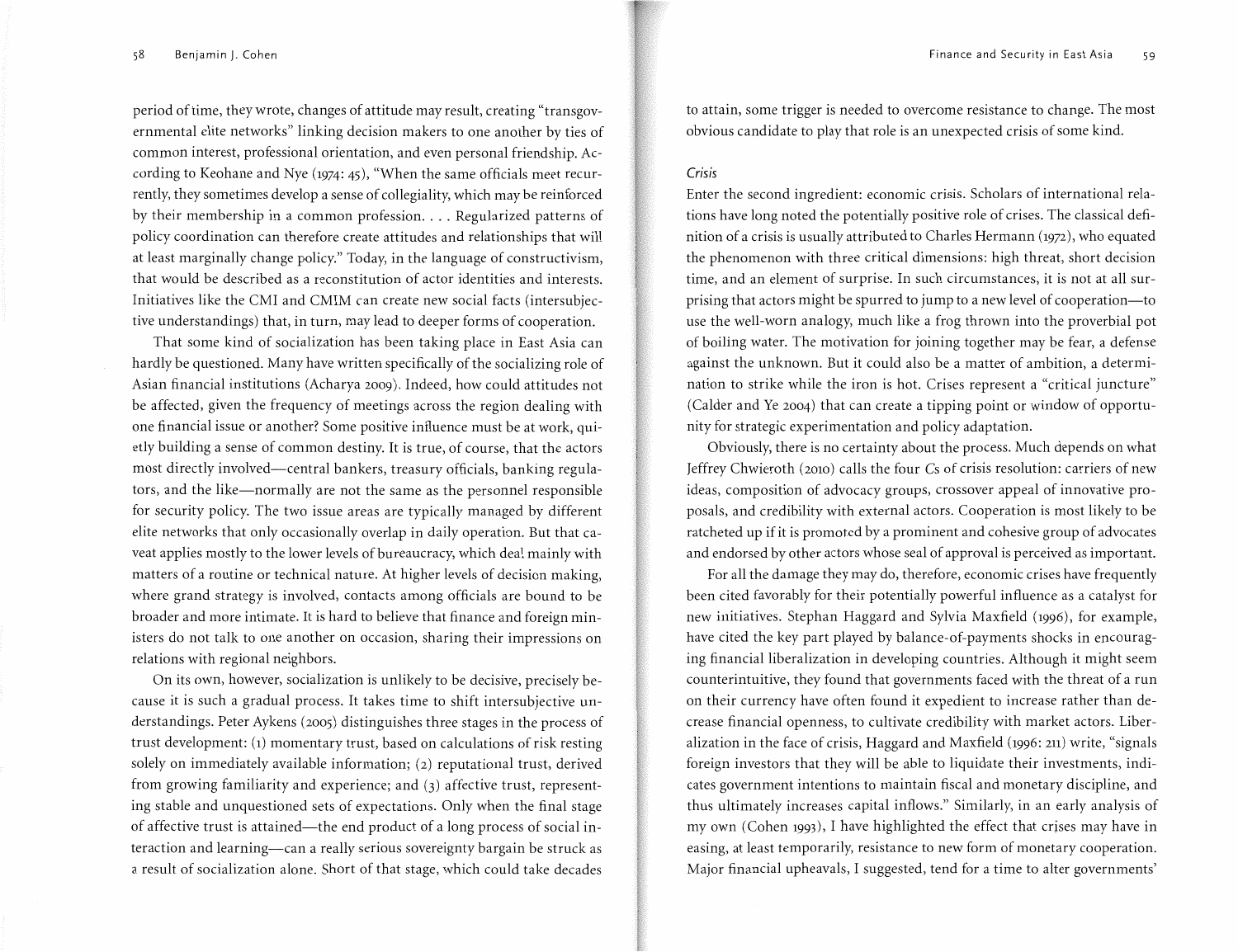calculations of the costs and benefits of cooperation. The perceived disadvantages of a commitment to common action are reduced when all parties *seem*  threatened by a large systemic shock. As a result, cooperation may *be* ratch*eted* up a notch or two beyond what previously might have *seemed* possible. Equilibrium is punctuated.

#### *The Dynamic in Action*

The dynamic interaction of socialization and crisis has certainly *seemed* to *be* at work in East Asia-at least, so far. Crisis, *we* know, clearly played a role a decade ago in first stimulating East Asia's interest in financial regionalism. Observers overwhelmingly agree that the trauma of 1997-1998 was a "turning point" for the countries of the region (Chey 2009: 450); an "impetus for many financial cooperation initiatives" (Sussangkarn and Vichyanond 2007: 25); a shock that "opened the door to significant policy-led integration in East Asia" (Park 2007: 96). Many make use of the word *catalyst (e.g.,* Amyx 2004: 98). Indeed, a *recent* major retrospective on the experience was entitled, simply, *Crisis as Catalyst* (Macintyre, Pempel, and Ravenhill 2008). The burst of *en*ergy that followed the crisis, resulting in the ABMI, ABF, and CMI, is easy to understand.

Likewise, crisis plainly provided the impetus *needed* to complete multilateralization of the CMI. *Here* the shock was the global financial meltdown that started in 2007-2008, bringing with it the deepest downturn in the world economy since the Great Depression. Observers agree that in this instance, too, the perceived threat was serious enough to prod governments into action. In the words of the *China Daily* (2009): "Ever since the Asian financial turmoil of 1997-98, Asian countries have learned the importance of *some* kind of regional currency cooperative mechanism .... Now, with a second financial crisis in a decade and prospects still unclear as to when the global market would finally *emerge* from its shadow, it would *be* all the *more* crucial to build a collective protective mechanism." Skeptics may object, pointing out that the idea of multilateralization actually dates as far back as 2005. But it is clear that little of a practical nature was ever accomplished toward that goal, following agreement in principle, until crisis *once more* loomed. As Wheatley (2009) commented, "It took a global crisis to inject a *sense* of urgency into the project."

The question is, Can *we* expect the pattern to *be* repeated again? The shock in 1997-1998 was especially conducive to cooperation in East Asia

because of two dominant features. First, just about every economy in the *re*gion was seriously affected, thus making it a collective experience. They all felt that they *were* in the same boat. Second, most found themselves especially vulnerable to external pressures because of their then-low levels of *re*serves. *Few* at the time *were* in a position to resist market speculators or the demands of the United States and IMF. The same two features *were* also in evidence during the *more recent* episode, owing to the breadth and gravity of the global recession. Despite higher *reserve* levels, most governments again felt vulnerable to events originating outside their region. There is no guaran*tee,* however, that similar circumstances will ever arise again. The dynamic of punctuated equilibrium is real but by no means inevitable.

#### Conclusion

My conclusion, therefore, is positive but temperate. Though limited by *se*curity tensions, *some* form of financial regionalism is possible and could, with luck, help reduce barriers to further cooperation in the future. But the process, I suggest, will at best *be* both episodic and excruciatingly slow. The socializing *effects* of initiatives like the CMI and CMIM are by definition glacial in their velocity, unlikely in and of themselves to overcome resistance to a genuine sovereignty bargain; and crises, though potentially helpful, are inherently unpredictable in terms of timing as well as impact. In the absence of a truly fundamental transformation of East Asian politics, cumulative accomplishments in regional finance will most likely remain modest for a long time to *come.* 

## Notes

I have received helpful comments from the other contributors to this project and also from Dave Andrews, Michael Mastanduno, Evan Medeiros, Etel Solingen, and Tom Willett. The research assistance of Tabitha Benney is also gratefully acknowledged.

1. See, e.g., Asian Development Bank (2004); Chung and Eichengreen (2007b, 2009); Hamada, Reszat, and Volz 2009b; Volz (2010).

2. The number in effect at any one time has varied as arrangements have lapsed and been renegotiated and reinstated.

3. Formally, the CMI also included two other pillars in addition to the BSA network. One was a set of repurchase agreements totaling \$1 billion. The other was an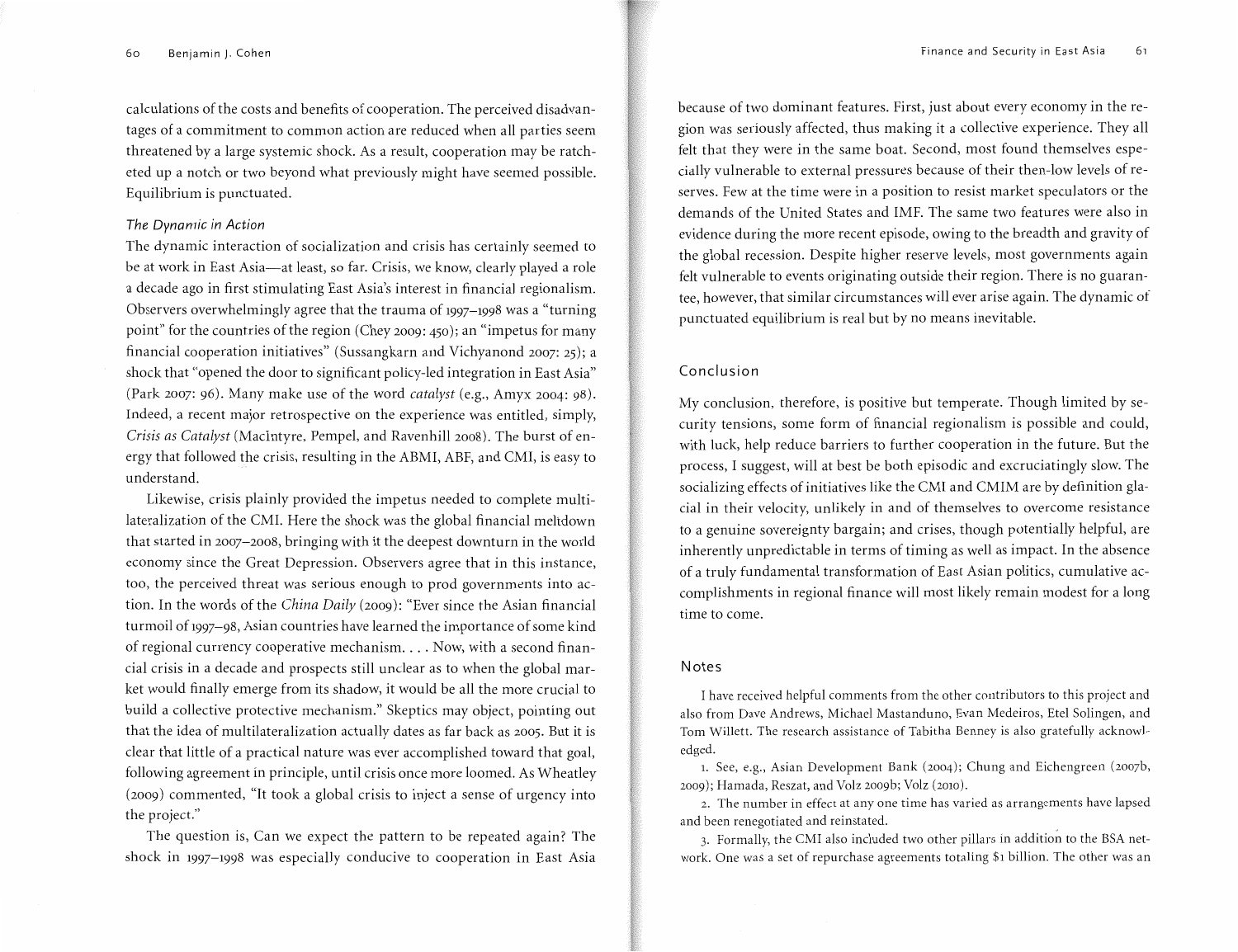agreement to expand an already-existing ASEAN swap arrangement (ASA), first established in 1977 by the five founding ASEAN members (Indonesia, Malaysia, Philippines, Singapore, and Thailand). The ASA was to include the Plus Three countries as well as other members of ASEAN, and the level of mutual commitments, originally set at \$200 million, was raised to \$1 billion (further increased to \$2 billion in 2005). Because the amounts involved are so small, however, neither of the additional pillars is considered of particular importance.

4· At the time of writing, it was still not clear which BSAs would ultimately be retained and which would be effectively folded into the new common facility.

5· Formally, borrowing rights are defined by purchasing multipliers of o.s, 1.0, 2.5, or s.o, inversely related to the size of each country's quota (contribution).

6. For a notable dissent from this consensus, see Willett (2009: chap. 7).

# **Works Cited**

- Acharya, Amitav. 2009. "Asian Regional Institutions and the Possibilities for Socializing the Behavior of States." Background paper prepared for the Workshop on Institutions for Regionalism in Asia and the Pacific, Shanghai, December.
- Amyx, Jennifer A. 2004. "Political Dynamics of Regional Financial Cooperation in East Asia." *Japanese Economy* 32 (2): 98-112.
- Asian Development Bank. 2004. *Monetary and Financial Integration in East Asia: The Way Ahead.* 2 vols. New York: Palgrave Macmillan.
- Aykens, Peter A. 2005. "(Mis)Trusting Authorities: A Social Theory of Currency Crises." *Review of International Political Economy* 12 (2): 310-333.
- Baumgartner, Frank R., and Bryan D. Jones. 1993. *Agendas and Instability in American Politics.* Chicago: University of Chicago Press.
- Bearce, David H. 2003. "Grasping the Commercial Institutional Peace." *International Studies Quarterly* 47 (3): 347-370.
- Calder, Kent E. (2006), "China and Japan's Simmering Rivalry." *Foreign Affairs* 85 (2):  $129 - 137$
- Calder, Kent, and Min Ye (2004). "Regionalism and Critical Junctures: Explaining the 'Organization Gap' in Northeast Asia." *Journal of East Asian Studies* 4 (2): 191-226.
- Checkel, Jeffrey. 2005. "International Institutions and Socialization in Europe: Introduction and Framework." *International Organization* 59 (4): 801-826.
- Chey, Hyoung-kyu. 2009. "The Changing Political Dynamics of East Asian Financial Cooperation." *Asian Survey* 49 (3): 450-467.
- *China Daily.* 2009. "Asia's IMF?" December 30.
- Chung, Duck-Koo, and Barry Eichengreen. 2007a. "Exchange Rate Arrangements for Emerging East Asia." In *Toward an East Asian Exchange Rate Regime,* edited by Duck-Koo Chung and Barry Eichengreen. Washington, DC: Brookings Institu $tion, 1-21.$ 
	- ---, eds. 2007b. *Toward an East Asian Exchange Rate Regime.* Washington, DC: Brookings Institution.
- ---, eds. 2009. *Fostering Monetary and Financial Cooperation in East Asia.* Singapore: World Scientific Publishing.
- Chwieroth, Jeffrey M. 2010. "How Do Crises Lead to Change? Liberalizing Capital Controls in the Early Years of New Order Indonesia." *World Politics* 62 (3): 496–527.
- Cohen, Benjamin **J.** 1993. "The Triad and the Unholy Trinity: Lessons for the Pacific Region." In *Pacific Economic Relations in the 1990s: Cooperation or Conflict?* edited by Richard Higgott, Richard Leaver, and John Ravenhill. Boulder, CO: Lynne Rienner, 133-158.
	- ---. 2001. "Beyond EMU: The Problem of Sustainability." In *Political Economy of European Monetary Unification,* edited by Barry Eichengreen and Jeffry A. Frieden. 2nd ed. Boulder, CO: Westview Press, 179-204.
- ---. 2008. "After the Fall: East Asian Exchange Rates Since the Crisis." In *Crisis as Catalyst: Asia's Dynamic Political Economy,* edited by Andrew Macintyre, T. J. Pempel, and John Ravenhill. Ithaca, NY: Cornell University Press, 25-44.
- De Grauwe, Paul. 2009. "Asian Monetary Unification: Lessons from Europe." In *Fostering Monetary and Financial Cooperation in East Asia,* edited by Duck-Koo Chung and Barry Eichengreen. Singapore: World Scientific Publishing, 113-126.

*Economist.* 2010. "Asia's Never-Closer Union." February 6.

- Eichengreen, Barry, and Tamim Bayoumi. 1999. "Is Asia an Optimum Currency Area? Can It Become One? Regional, Global, and Historical Perspectives on Asian Monetary Relations." In *Exchange Rate Policies in Emerging Asian Countries,* edited by Stefan Collignon, Jean Pisani-Ferry, and Yung Chul Park. London: Routledge, chap.21.
- Eldredge, Niles, and Stephen Jay Gould. 1972. "Punctuated Equilibria: An Alternative to Phyletic Gradualism." In *Models in Paleobiology,* edited by T. **J.** M. Schopf. San Francisco: Freeman, Cooper, 82-115.Emmott, Bill. 2008. *Rivals: How the Power Struggle Between China, India, and Japan Will Shape Our Next Decade.* New York: Harcourt.

*Financial Times.* 2009. "Asian Co-Operation Must Gain Currency." October 27. Givel, Michael. 2006. "Punctuated Equilibrium in Limbo: The Tobacco Lobby and

- U.S. State Policymaking from 1990 to 2003." *Policy Studies Journal* 34 (3): 405-418.
- Goldstein, Avery. 2005. *Rising to the Challenge: China's Grand Strategy and International Security.* Stanford, CA: Stanford University Press.
- Gowa, Joanne. 1988. "Public Goods and Political Institutions: Trade and Monetary Policy Processes in the United States." *International Organization* 42 (1): 15-32.
- Grimes, William W. 2009a. *Currency and Contest in East Asia: The Great Power Politics of Financial Regionalism.* Ithaca, NY: Cornell University Press.
- ---. 2009b. "The Global Financial Crisis and East Asia: Testing the Regional Financial Architecture." EAI Fellows Program Working Paper 20. Seoul: East Asia Institute.
- Haftel, Yoram Z. 2007. "Designing for Peace: Regional Integration Agreements, Institutional Variation, and Militarized Interstate Disputes." *International Organization* 61 (1): 217-237.